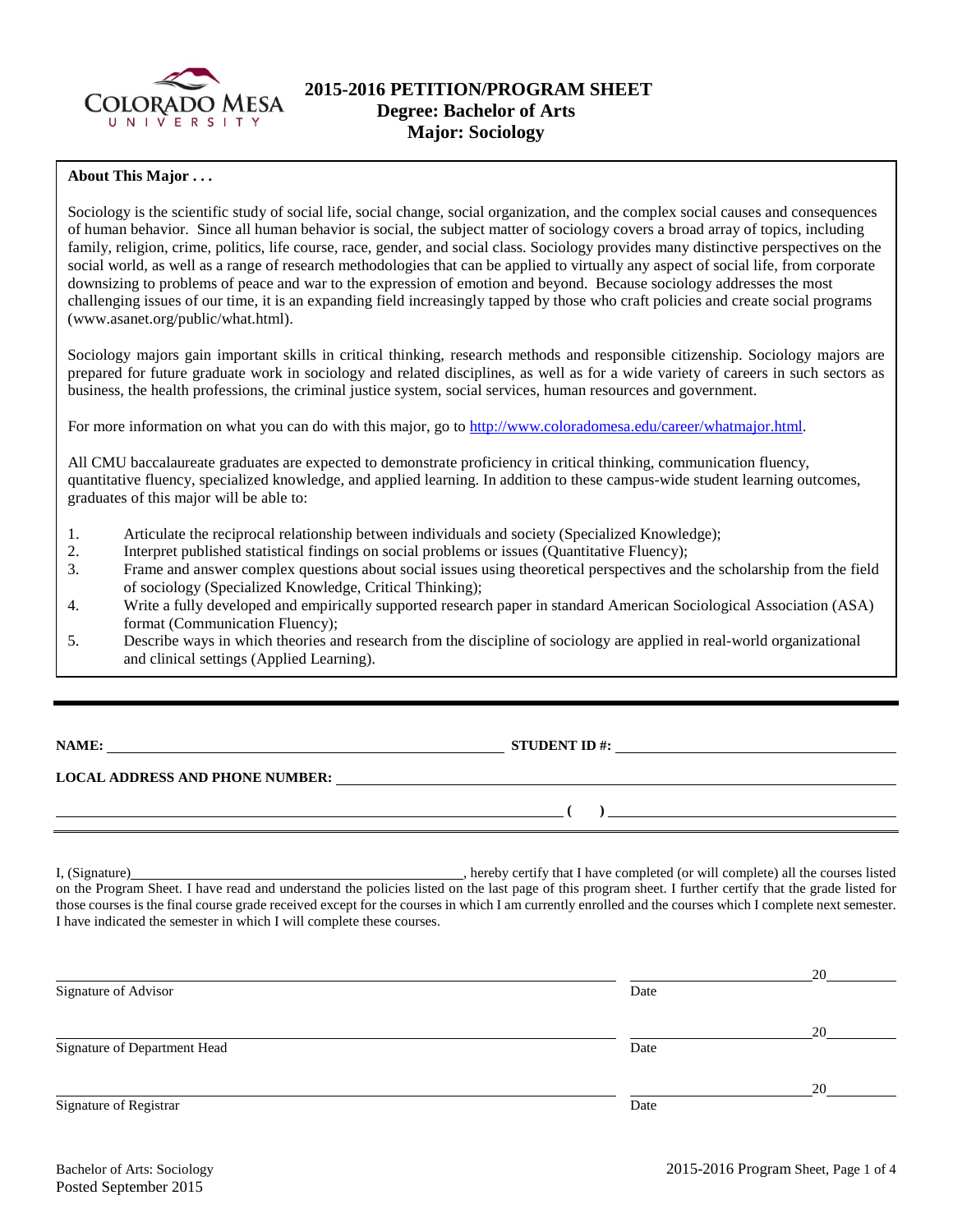#### **DEGREE REQUIREMENTS:**

- <sup>120</sup> semester hours total (Students must complete a minimum of 30 of the last 60 hours of credit at CMU, with at least 15 semester hours in major discipline courses numbered 300 or higher).
- 40 upper division credits (A minimum of 15 taken at the 300-400 course levels within the major at CMU).
- 2.00 cumulative GPA or higher in all CMU coursework.
- 2.50 cumulative GPA or higher in coursework toward the major content area No more than one "D" may be used in completing major requirements.
- Pre-collegiate courses (usually numbered below 100) cannot be used for graduation.
- When filling out the program sheet a course can be used only once.
- A student must follow the CMU graduation requirements either from 1) the program sheet for the major in effect at the time the student officially declares a major; or 2) a program sheet for the major approved for a year subsequent to the year during which the student officially declares the major and is approved for the student by the department head. Because a program may have requirements specific to the degree, the student should check with the faculty advisor for additional criteria. It is the student's responsibility to be aware of, and follow, all requirements for the degree being pursued. Any exceptions or substitutions must be approved by the student's faculty advisor and Department Head.
- Essential Learning Capstone should be completed between 45 and 75 hours.
- See the "Undergraduate Graduation Requirements" in the catalog for additional graduation information.

**ESSENTIAL LEARNING REQUIREMENTS** (31 semester hours): See the current catalog for a list of courses that fulfill the requirements below. If a course is an Essential Learning option and a requirement for your major, you must use it to fulfill the major requirement and make a different selection for the Essential Learning requirement.

| Course No Title                                                                                                                                                                                                                                                                                                                                                                                                                                                                                                                                                                                                                                                                                                                                                                                  | Sem.hrs Grade Term/Trns | 3<br><u> 1999 - Andre Amerikaanse kommunister en </u>                                                                                                                                                                                                                                                                                                    |
|--------------------------------------------------------------------------------------------------------------------------------------------------------------------------------------------------------------------------------------------------------------------------------------------------------------------------------------------------------------------------------------------------------------------------------------------------------------------------------------------------------------------------------------------------------------------------------------------------------------------------------------------------------------------------------------------------------------------------------------------------------------------------------------------------|-------------------------|----------------------------------------------------------------------------------------------------------------------------------------------------------------------------------------------------------------------------------------------------------------------------------------------------------------------------------------------------------|
| <b>English</b> (6 semester hours, must receive a grade of "C" or better and<br>must be completed by the time the student has 60 semester hours.)<br>ENGL 111 English Composition                                                                                                                                                                                                                                                                                                                                                                                                                                                                                                                                                                                                                 | 3                       | <u> 1986 - Albert Stormer</u><br>3<br><u> 1999 - 1999 - 1999 - 1999 - 1999 - 1999 - 1999 - 1999 - 1999 - 1999 - 1999 - 1999 - 1999 - 1999 - 1999 - 199</u>                                                                                                                                                                                               |
| ENGL 112 English Composition                                                                                                                                                                                                                                                                                                                                                                                                                                                                                                                                                                                                                                                                                                                                                                     | 3                       | <b>Restricted Electives</b> (9 upper division semester hours) Select from<br>Restricted Electives list on pg 3.                                                                                                                                                                                                                                          |
| <b>Math MATH 110 or higher</b> (3 semester hours, must receive a grade of<br>"C" or better, must be completed by the time the student has 60<br>semester hours.)                                                                                                                                                                                                                                                                                                                                                                                                                                                                                                                                                                                                                                 |                         | <u> 1999 - John Harrison, marsin film (f. 1920)</u><br><u> 1989 - Jan Alexandri, filozof eta inperiodo eta inperiodo eta inperiodo eta inperiodo eta inperiodo eta inper</u><br><u> 1999 - Johann Stone, mars et al. (1999)</u>                                                                                                                          |
| Humanities (3 semester hours)                                                                                                                                                                                                                                                                                                                                                                                                                                                                                                                                                                                                                                                                                                                                                                    |                         | <b>Foreign Language Requirement</b> (6 semester hours)<br>Two consecutive classes in the same foreign language. FLAS 114 $\&$<br>115 will not fulfill this requirement.                                                                                                                                                                                  |
| <b>Social and Behavioral Sciences (6 semester hours)</b>                                                                                                                                                                                                                                                                                                                                                                                                                                                                                                                                                                                                                                                                                                                                         |                         |                                                                                                                                                                                                                                                                                                                                                          |
| <u> 2000 - Andrea Andrews, american altres an</u> d and the second second second second second second second second second second second second second second second second second second second second second second second second<br><u>s and the second control of the second control of the second control of the second control of the second control of the second control of the second control of the second control of the second control of the second contro</u><br><b>Natural Sciences</b> (7 semester hours, one course must include a lab)<br><u>and product the state of the state of the state of the state of the state of the state of the state of the state of the state of the state of the state of the state of the state of the state of the state of the state of t</u> |                         | <b>Electives</b> (All college level courses appearing on your final transcript,<br>not listed above, that will bring your total semester hours to 120 hours.)<br>(25 semester hours; 4 hours of upper division may be needed.)<br><u> 1986 - Johann John Stone, markin amerikan basal dan berkembang dan berkembang dan berkembang dan berkembang da</u> |
|                                                                                                                                                                                                                                                                                                                                                                                                                                                                                                                                                                                                                                                                                                                                                                                                  |                         | <u>. 2002 - 2003 - 2004 - 2005 - 2006 - 2007 - 2008 - 2009 - 2009 - 2009 - 2009 - 2009 - 2009 - 2009 - 2009 - 20</u>                                                                                                                                                                                                                                     |
| <b>History</b> (3 semester hours)<br><b>HIST</b><br><u> 1980 - Andrea Andrew Maria (b. 1980)</u>                                                                                                                                                                                                                                                                                                                                                                                                                                                                                                                                                                                                                                                                                                 |                         | <u> 1999 - John Schweizer, schweizer am der Schweizer (d. 1999)</u>                                                                                                                                                                                                                                                                                      |
| <b>Fine Arts</b> (3 semester hours)                                                                                                                                                                                                                                                                                                                                                                                                                                                                                                                                                                                                                                                                                                                                                              |                         | <u> 1999 - Andrea San Andrea Andrea Andrea Andrea Andrea Andrea Andrea Andrea Andrea Andrea Andrea Andrea Andrea</u>                                                                                                                                                                                                                                     |
|                                                                                                                                                                                                                                                                                                                                                                                                                                                                                                                                                                                                                                                                                                                                                                                                  |                         |                                                                                                                                                                                                                                                                                                                                                          |

Course No Title Sem.hrs Grade Term/Trns

#### **WELLNESS REQUIREMENT** (2 semester hours)

| KINE 100 | <b>Health and Wellness</b> |  |  |
|----------|----------------------------|--|--|
| KINA 1   |                            |  |  |
|          |                            |  |  |

#### **ESSENTIAL LEARNING CAPSTONE** (4 semester hours)

| <b>ESSL 290</b>     | Maverick Milestone                          |   |  |
|---------------------|---------------------------------------------|---|--|
|                     | (see English $\&$ math pre-reqs) 3          |   |  |
| ESSL <sub>200</sub> | Essential Speech (co-requisite) 1           |   |  |
|                     |                                             |   |  |
|                     | <b>FOUNDATION COURSE</b> (6 semester hours) |   |  |
| GEOG 102            | Human Geography                             |   |  |
| SOCO 264            | <b>Social Problems</b>                      | 3 |  |
|                     |                                             |   |  |

## **SOCIOLOGY MAJOR REQUIREMENTS**

| (52 semester hours) |  |
|---------------------|--|
|---------------------|--|

A 2.5 GPA is required in the major courses. No more than one "D" may be used in completing major requirements.

|                 | <b>Sociology Core</b> (19 semester hours) |   |  |
|-----------------|-------------------------------------------|---|--|
| SOCO 260        | General Sociology                         |   |  |
| SOCO 202        | Intro to Sociological Inquiry             | 3 |  |
| STAT 215        | <b>Statistics for SBS</b>                 |   |  |
| SOCO 303        | Sociological Research Methods 3           |   |  |
| <b>SOCO 400</b> | <b>Classical Social Theory</b>            |   |  |
| SOCO 410        | Contemporary Social Theory                | 3 |  |
|                 |                                           |   |  |

**Sociology Electives** (18 upper division semester hours) Select from Sociology Electives on pg 3.

|    | __<br>-       |  |
|----|---------------|--|
|    |               |  |
|    |               |  |
| __ | __<br>__<br>– |  |
|    |               |  |
|    |               |  |
|    |               |  |

#### **<u>Example 8 and Sepan Constructed</u>** (6 semester hours)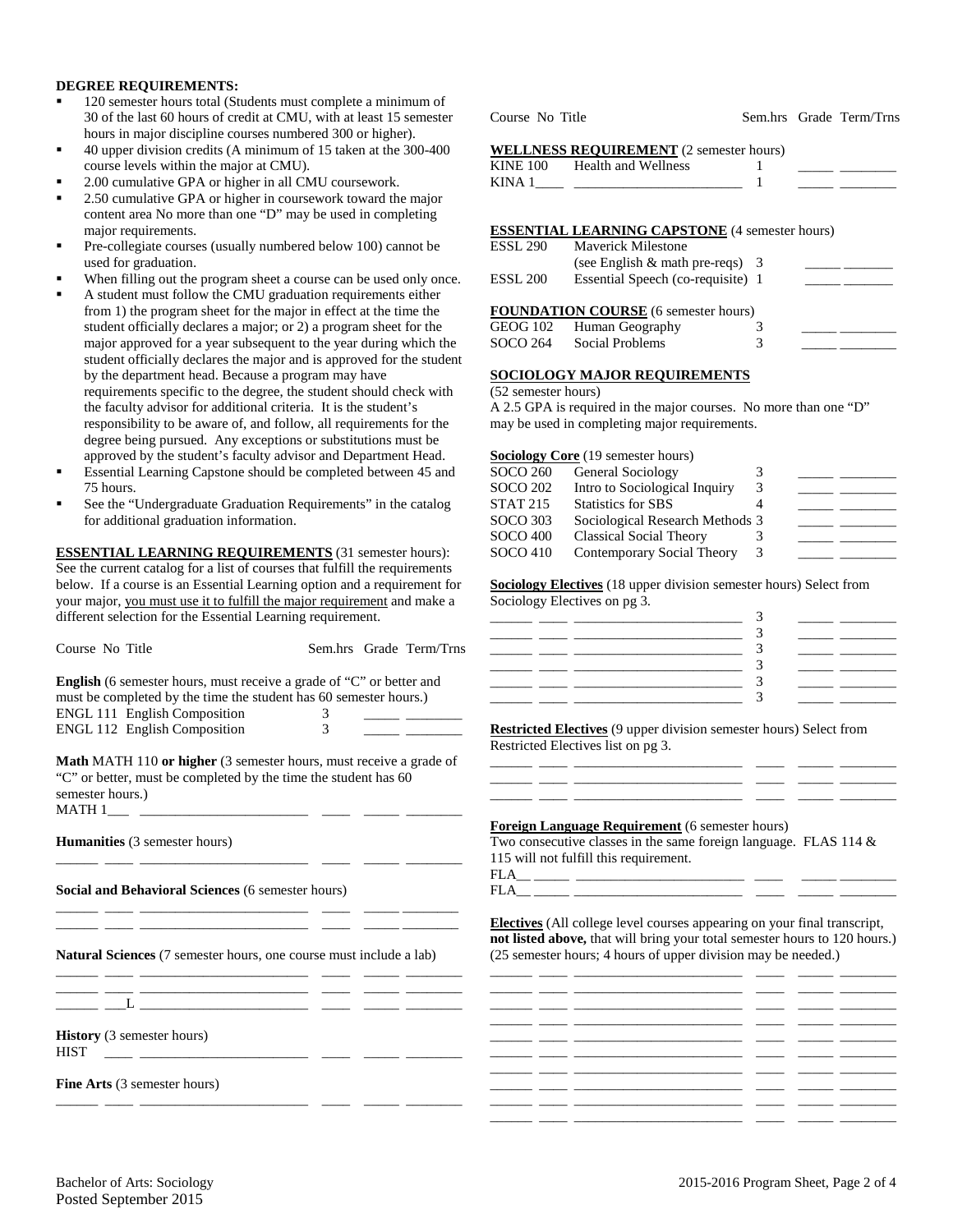## **SOCIOLOGY ELECTIVES:**

SOCO 300 Political Sociology (3) SOCO 305 Environmental Sociology (3) SOCO 310 Sociology of Religion (3) SOCO 312 Social Movements (3) SOCO 314 Population (3) SOCO 316 Social Inequality (3) SOCO 318 Sociology of Health and Illness (3) SOCO 320 Life Course Sociology (3) SOCO 325 Racial & Ethnic Relations (3) SOCO 331 Sociology of Aging (3) SOCO 340 Sex and Gender (3) SOCO 396 Topics (3) SOCO 496 Topics (3) or any other upper division Sociology elective approved by a Sociology Advisor.

## **RESTRICTED ELECTIVES:**

CRMJ 311 Victimology (3) CRMJ 330 Domestic Violence CRMJ 360 Crime and Deviance CRMJ 370 Criminology (3) CRMJ 375 Women and Crime CRMJ 387 Crime and Inequality PHIL 340 The Examined Life PHIL 350 The Roots of Western Thought PSYC 310 Child Psychology PSYC 320 Social Psychology (3) PSYC 330 Psych of Adolescents and Emerging Adulthood PSYC 335 Psychology of Women (3) PSYC 350 Psychology of Adulthood PSYC 370 Cross-Cultural Psychology (3) PSYC 411 Human Sexuality SOWK 301 Child Welfare SOWK 308 Medical Social Work SOWK 344 Legal Aspects of Social Work SOWK 377 Spirituality and Social Work SOWK 381 Gerontology and Social Work or any upper division courses from History or Political Science.